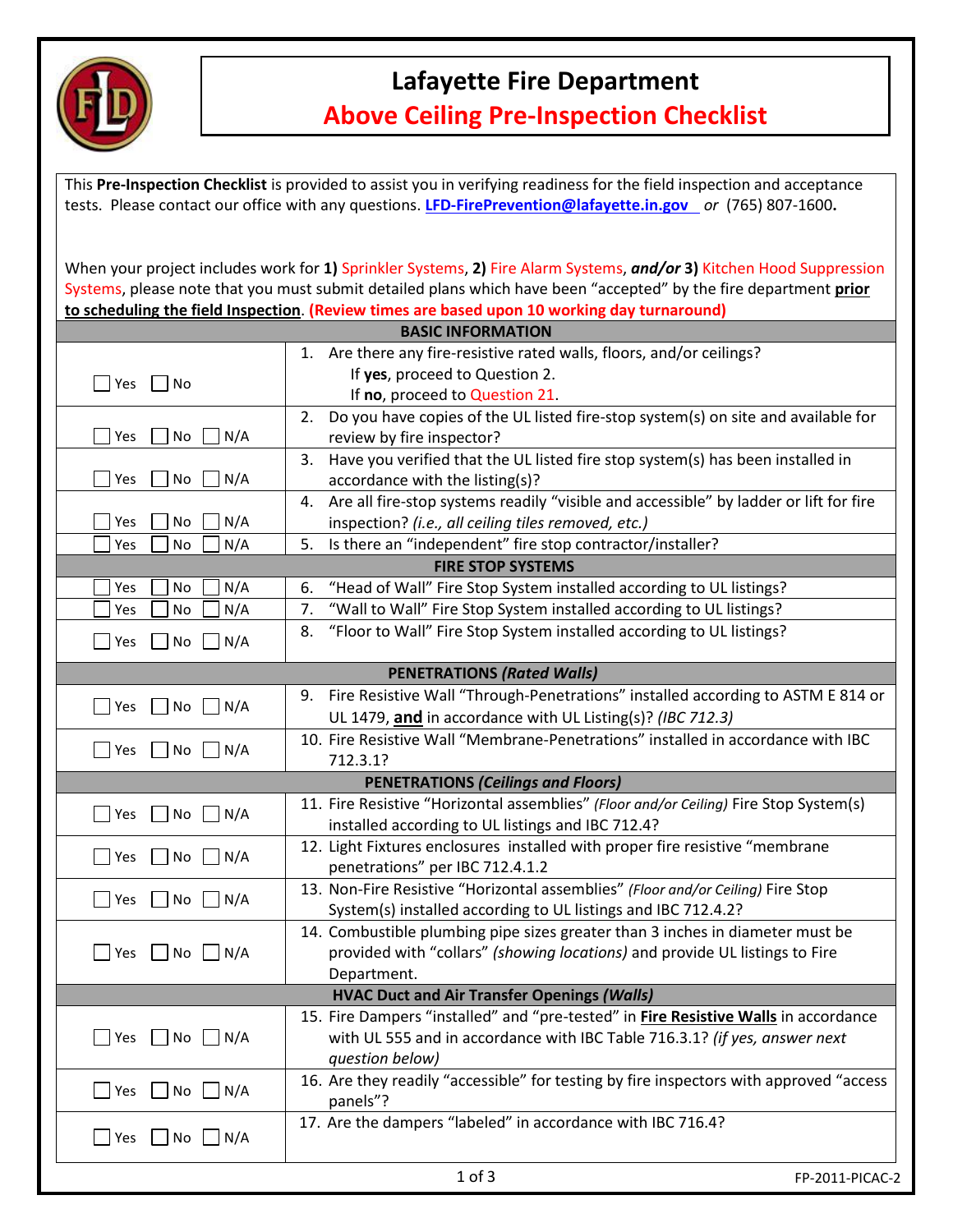| <b>HVAC Duct and Air Transfer Openings (Ceilings and Floors)</b>                |                                                                                           |  |  |  |
|---------------------------------------------------------------------------------|-------------------------------------------------------------------------------------------|--|--|--|
| 18. "Ceiling Radiation" Fire Dampers "installed" and "pre-tested" in accordance |                                                                                           |  |  |  |
| $No$   $N/A$<br>Yes                                                             | with UL 555c, IBC 716.6.2.1, and in accordance with IBC Table 716.3.1? (if yes,           |  |  |  |
|                                                                                 | answer questions 18 & 19 below)                                                           |  |  |  |
| N/A<br>Yes<br>No                                                                | 19. Are they readily "accessible" for testing by fire inspectors?                         |  |  |  |
| N/A<br>Yes<br>No                                                                | 20. Are the dampers "labeled" in accordance with IBC 716.4?                               |  |  |  |
| N/A<br>No<br>Yes                                                                | 21. Are all plenum rated materials installed in accordance with IMC 602.2.1?              |  |  |  |
| <b>ELECTRICAL (Fire Alarm)</b>                                                  |                                                                                           |  |  |  |
|                                                                                 | 22. All electrical wiring is installed and supported properly by building structural      |  |  |  |
| $No$   $N/A$<br>Yes                                                             | beams/columns/trusses per NFPA 70- Article 760?                                           |  |  |  |
| <b>SPRINKLER SYSTEMS</b> (if applicable)                                        |                                                                                           |  |  |  |
|                                                                                 | 23. Sprinkler piping not used to support "external loads" (NFPA 13:6-1.1.5-2010           |  |  |  |
| N/A<br>No l<br>Yes                                                              | $Ed$ ?                                                                                    |  |  |  |
|                                                                                 | 24. Sprinkler heads located both above and below ceiling are completely installed         |  |  |  |
| N/A<br>Yes<br>No                                                                | (100%)?                                                                                   |  |  |  |
| N/A<br>No<br>Yes                                                                | 25. Are there <i>Flexible Sprinkler Hose Fittings</i> that penetrate a suspended ceiling? |  |  |  |
|                                                                                 | 26. If answer to question #25 is yes, does the ceiling provide support in accordance      |  |  |  |
| N/A<br>No<br>Yes                                                                | with ASTM C 635 & ASTM C 636? ( NFPA 13:9.2.1.3.3.2-2010 Edition)                         |  |  |  |
|                                                                                 | 27. Are these fittings greater than 6 feet in length, and if yes, are hanger(s)           |  |  |  |
| N/A<br>No    <br>Yes                                                            | provided from the structure for support? (9.2.1.3.3.3)                                    |  |  |  |
|                                                                                 | 28. Do the corrugated stainless steel braids meet the "radius bend" in accordance         |  |  |  |
| N/A<br>$\blacksquare$ Yes<br>No<br>$\mathbf{1}$                                 | with mfg's listing, and typically meet a three-inch radius?                               |  |  |  |
| <b>KITCHEN HOOD DUCT SYSTEMS (if applicable)</b>                                |                                                                                           |  |  |  |
|                                                                                 | 29. Leakage Test (or 100 watt light test) has been conducted and verified prior to        |  |  |  |
| Yes<br>No<br>N/A                                                                | above ceiling fire inspection?                                                            |  |  |  |
|                                                                                 | 30. Fire-resistive duct wrap and banding has been installed per UL listing? (First        |  |  |  |
| Yes<br>N/A<br>No.                                                               | layer of wrap has passed inspection and second layer installed prior to Above             |  |  |  |
|                                                                                 | Ceiling Inspection)                                                                       |  |  |  |
| N/A<br>Yes<br>No.                                                               | 31. Access panels provided and accessible, in accordance with UL listing?                 |  |  |  |
|                                                                                 | 32. A copy of the Access Panel and Duct Wrap UL listings are available on site for        |  |  |  |
| N/A<br>Yes<br>No<br>fire inspection?                                            |                                                                                           |  |  |  |
| <b>MISCELLANEOUS</b>                                                            |                                                                                           |  |  |  |
| N/A<br>No<br>Yes                                                                | 33. Attic Access Panels installed with adequate opening size and head space?              |  |  |  |
|                                                                                 | 34. Location of Lighted Exit Signs with battery backup installed in accordance with       |  |  |  |
| N/A<br>Yes<br>No                                                                | plans?                                                                                    |  |  |  |
|                                                                                 | 35. Location of Emergency Lighting with battery backup installed in accordance with       |  |  |  |
| N/A<br>Yes<br>No                                                                | plans?                                                                                    |  |  |  |
| N/A<br>Yes<br>No                                                                | 36. Draft Stop installed in Attic Space in accordance with plans?                         |  |  |  |
| N/A<br>No<br>Yes                                                                | 37. Draft Stop installed in "floor/ceiling" assemblies in accordance with plans?          |  |  |  |
|                                                                                 | 38. All wiring and ceiling mounted fire alarm devices (smoke detectors) visible and       |  |  |  |
| N/A<br>Yes<br>No                                                                | accessible?                                                                               |  |  |  |
|                                                                                 |                                                                                           |  |  |  |
|                                                                                 |                                                                                           |  |  |  |
|                                                                                 |                                                                                           |  |  |  |
|                                                                                 |                                                                                           |  |  |  |
|                                                                                 |                                                                                           |  |  |  |
|                                                                                 |                                                                                           |  |  |  |
|                                                                                 |                                                                                           |  |  |  |